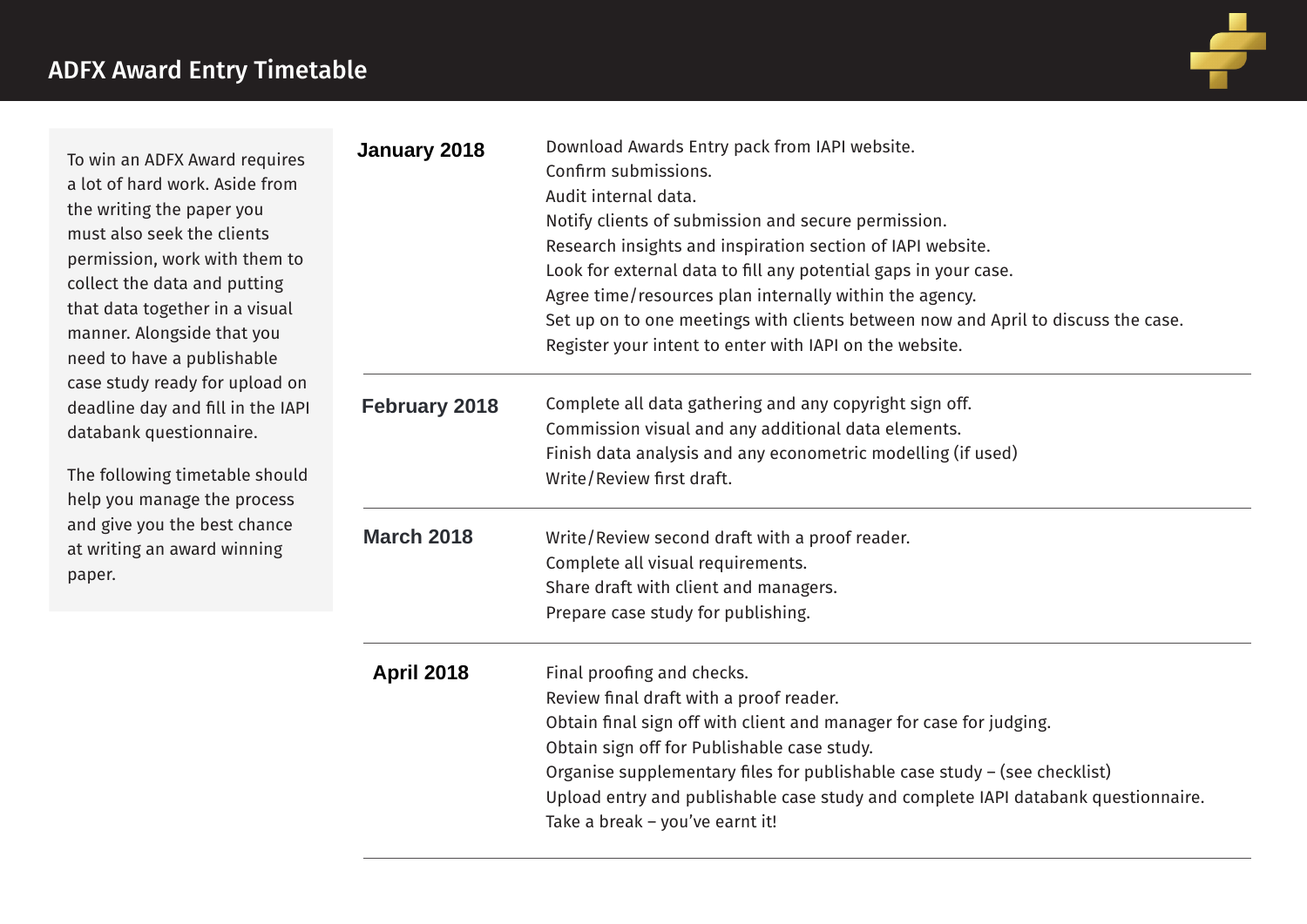

| Whose Sign off do you need?                                                                                                       |
|-----------------------------------------------------------------------------------------------------------------------------------|
| Who will manage Agency/Client<br>relationship?                                                                                    |
| Who is on the writing team?                                                                                                       |
| Have you downloaded the guide to<br>entry & entry template which clearly<br>explains everything you need to do<br>for your entry? |
| Have you downloaded the ADFX<br>timeline to help plan your time?                                                                  |
| Who is in charge of each template<br>section?                                                                                     |
| Who is in charge of arranging<br>payment for entries?                                                                             |
| Who is in charge of collecting data?                                                                                              |
| Who is in charge of researching<br>images?                                                                                        |
| Who is in charge of pre-registering?                                                                                              |
| Who is in charge of uploading<br>entries?                                                                                         |